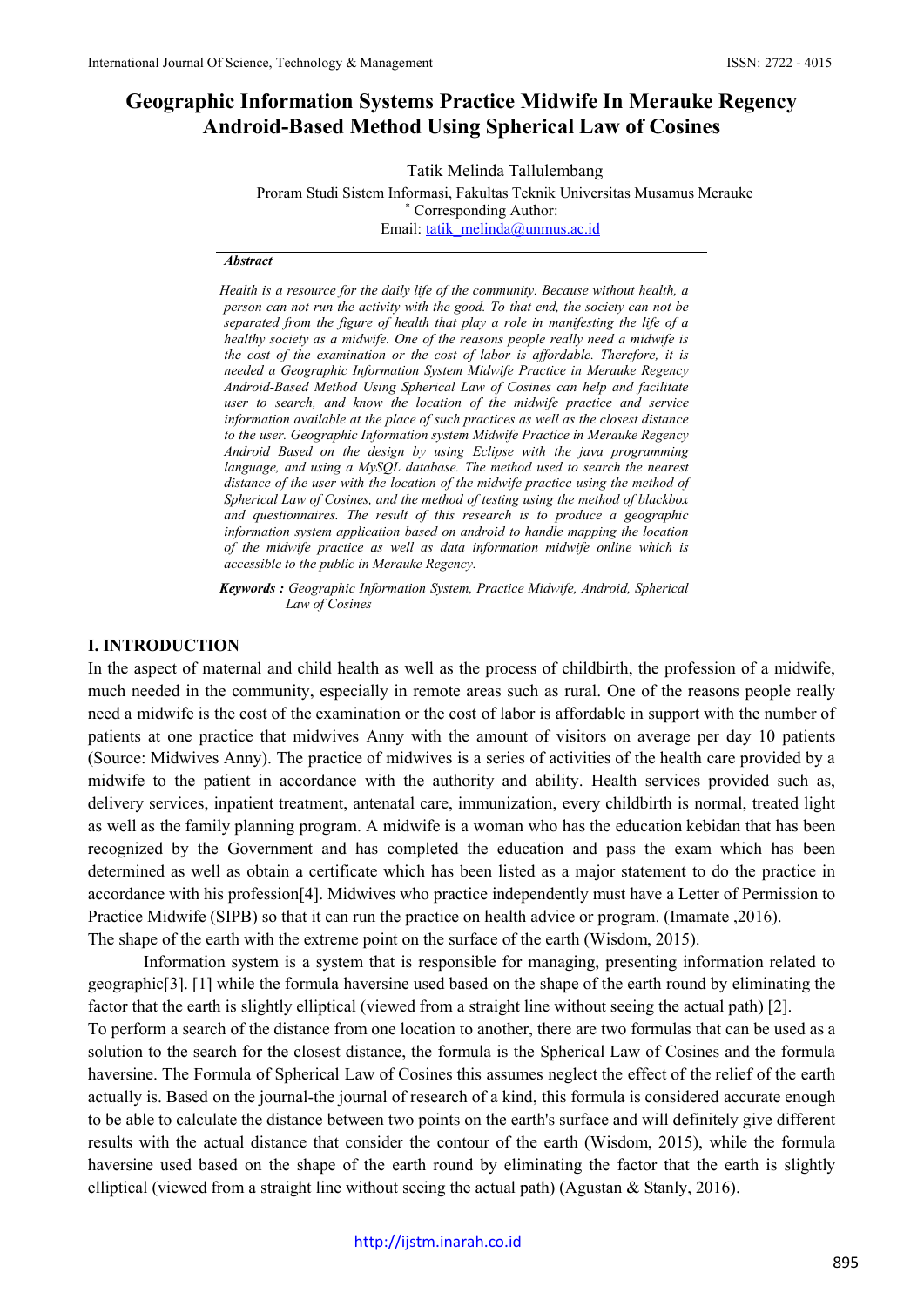Create the application itself can use a variety of tool motion. Android is a subset of software for mobile devices that includes an operating system, middleware dn application released by Google [5]. MYSQL is one of the types of database servers is open-source and not paid very much used by the application developer using the data base as a source of data management [6].

#### **II. METHODS**

Get information on the implementation of this research, several ways are included in a data collection method. The methods implemented include: the interview method ,the method of literature,observation and documentation. Black box testing is one of the types of software testing. Black box testing focuses on the functional requirements of the software. Thus, the black box testing enables the engineering of software to get a set of input conditions that fully uses the functional requirements for a program [8]. Spherical Law of Cosines

Spherical Law of Cosines is one of the base equation of the Spherical triangle. Spherical Law of Cosines this assumes neglect the effect of the relief of the earth actually is. One application of the Spherical Law of cosines is calculating the distance between two points on the surface of the earth and will definitely give different results with the actual distance that considers the contours of the earth [1].

#### **Flowchart of the proposed system**



**Fig 1**.Flowchar system proposed

# Context Diagram (Context Diagram)

The context Diagram has an external entity, i.e. the outer part of a system that has a relationship with the system



**Fig 2.** Context Diagram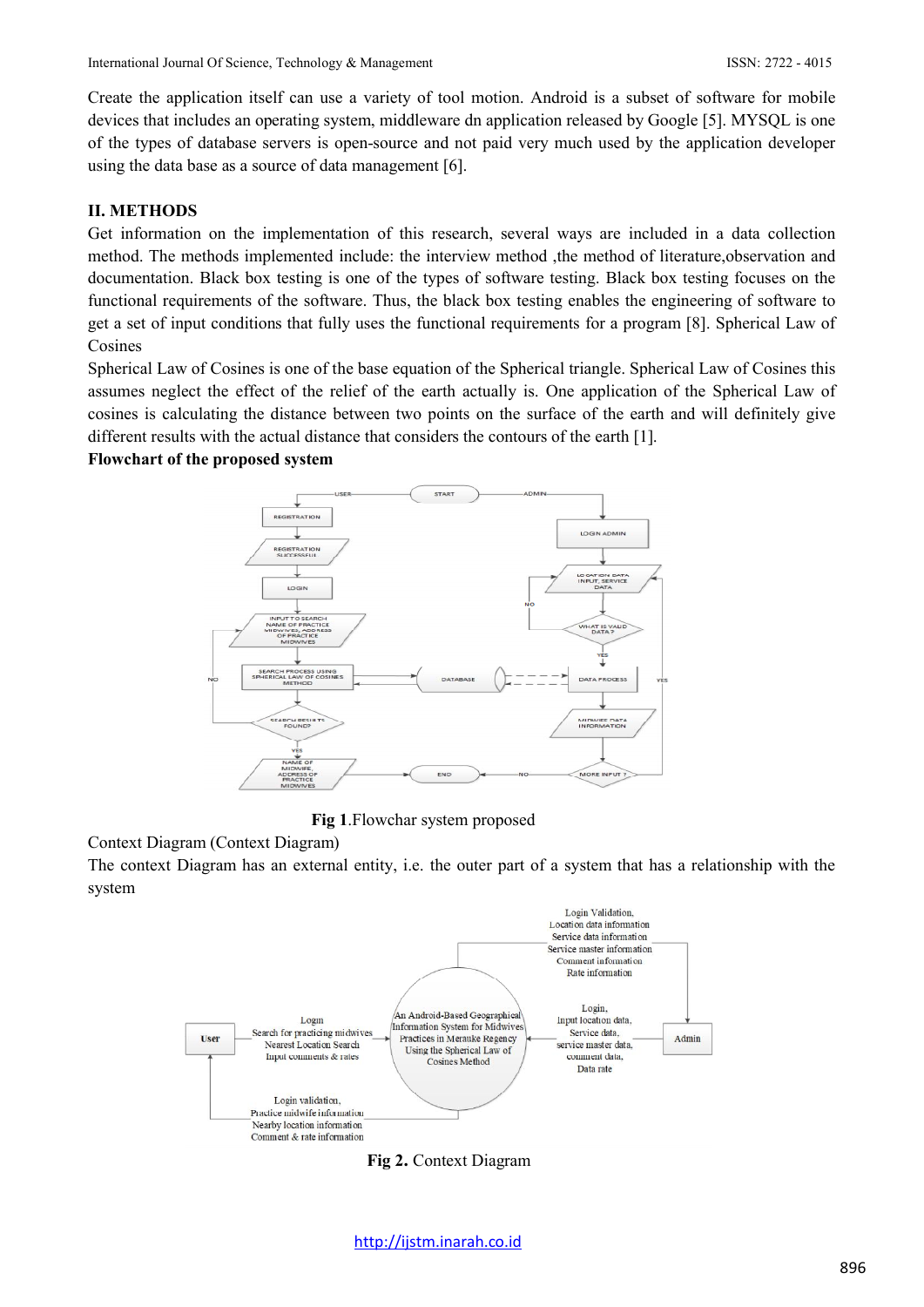### *Relasi Tabel* .



**Figure 3.** Relation table

# **III. RESULTS AND DISCUSSION**

The Appearance Of The Main Page Of Admin



**Fig 4.** The Appearance Of The Main Page Of Admin

Display Data Input



**Figure 5.** Page View Input Data

[http://ijstm.inarah.co.id](http://ijstm.inarah.co.id/index.php/ijstm/about/submissions)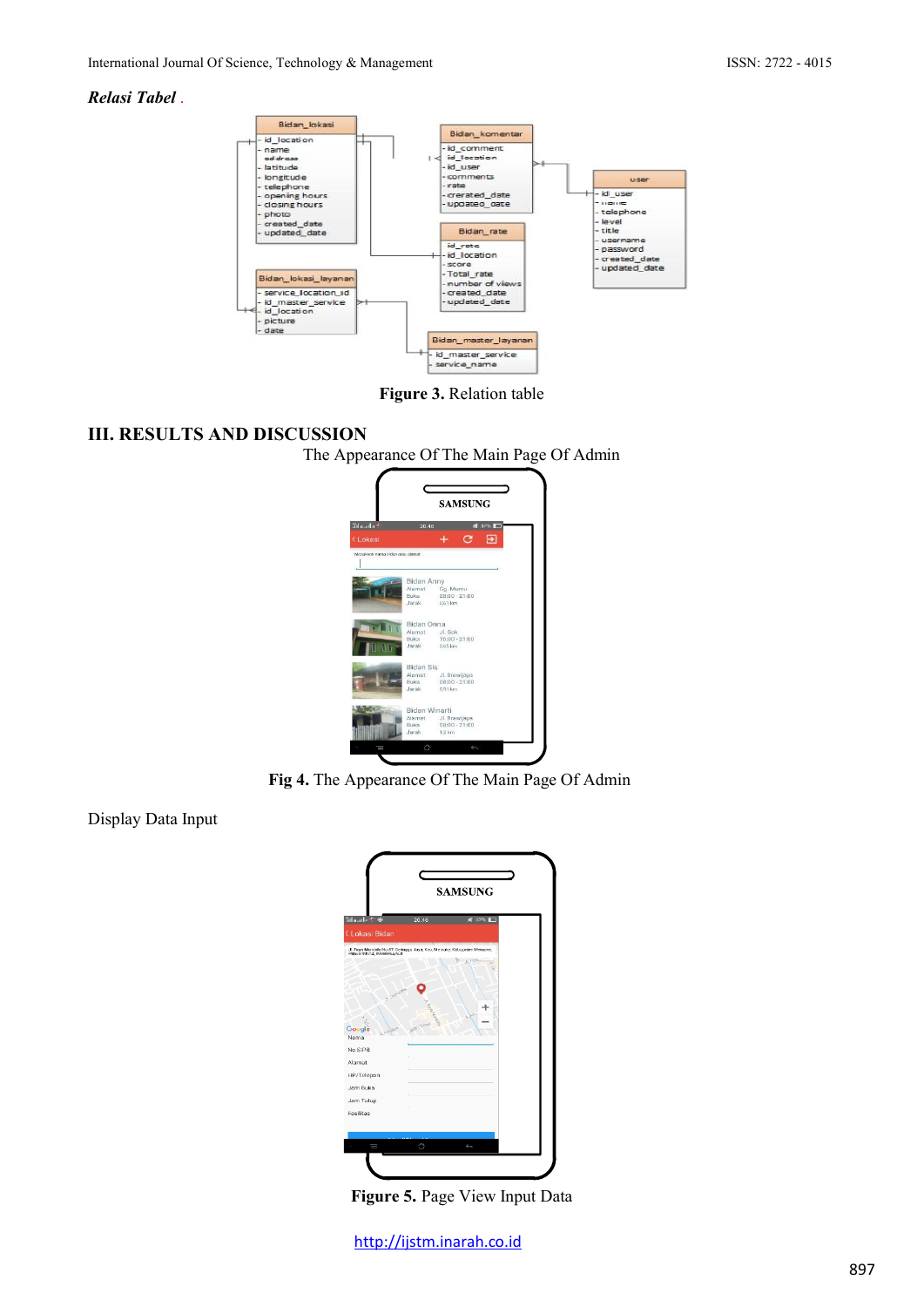# **Testing Distance**

The Implementation Of The Method Of Spherical Law Of Cosines

The implementation of the method of Spherical Law Of Cosines is one of the base equation of the Spherical Triangle. Spherical Law of Cosines this assumes neglect the effect of the relief of the earth actually is. One application of the Spherical Law of cosines is calculating the distance between two points on the surface of the earth and will definitely give different results with the actual distance that considers the contours of the earth.

Position on earth can be presented with the position of the latitude (latitude) and longitude (longitude). To determine the distance between two points on the earth based on the location latitude and longitude using one of the formula, namely the Spherical Law of cosines. Here is the Spherical Law Of Cosines formula :

 $d = ACOS(SIN LAT1 * SIN LAT2) + COS (LAT1)* COS (LAT2)*$ 

Description :

a. D is the distance between two point

b. Lat is the latitude

c. Long, is the longitude

d. R is the radius of the circle the ball  $(R = 6.371.000)$ : the Earth's radius in meters (6371 Km).

The Latitude and Longtitude obtained from Google MapsServer.

Calculation of the distance to the nearest begins with the system determines the initial position of the user (Latitude and Longtitude). As an example known to the starting position (start point) are on the road Bampel with the coordinates of the -8,503935, 140,397756 and the position of the destination is located in Midwives Anny road Gg.Mumu with the coordinates that -8,500599, 140,393269. The system will display a list of Midwife Practice and distance by using the method of Spherical Law Of Cosines.

Unknown :

Lat1 : -8,503935 Long1 : 140,397756 Lat2 : -8,500599 Long2 : 140,393269

The above values are still in the form of degrees, so it should be converted first in the form of a radian. The following table of values, which are converted into the form of a radian:

| Point                            | Latitude       | Longitude   |  |  |  |  |
|----------------------------------|----------------|-------------|--|--|--|--|
|                                  | $-8,503935$    | 140,397756  |  |  |  |  |
|                                  | $-8,500599$    | 140,393269  |  |  |  |  |
| Conversion of degrees to radians |                |             |  |  |  |  |
|                                  | $-0,148421665$ | 2,450403105 |  |  |  |  |
|                                  | $-0,148363441$ | 2,450324844 |  |  |  |  |

Table 1. Conversion Value In The Form Of A Radian

# **Testing The Calculation Method Of The Spherical Law Of Cosines**

Below is the results of the comparison based on the case study above. Midwife practice that is displayed only in the form of a sample. Data coordinates of the samples below were obtained from Google Maps. The coordinates of the User are the coordinates of the user's position (start point), while the

coordinates of the midwife practice are the coordinates of the destination (destination point).

| Table 2. The results of the Calculation of the Distance By the Method of SLC |
|------------------------------------------------------------------------------|
|------------------------------------------------------------------------------|

| Name |                                   | <b>Midwife Practice</b> |           | User     |           | <b>Distanc</b> |
|------|-----------------------------------|-------------------------|-----------|----------|-----------|----------------|
| No.  | <b>Practice</b><br><b>Midwife</b> | Latitude                | Longitude | Latitude | Longitude |                |